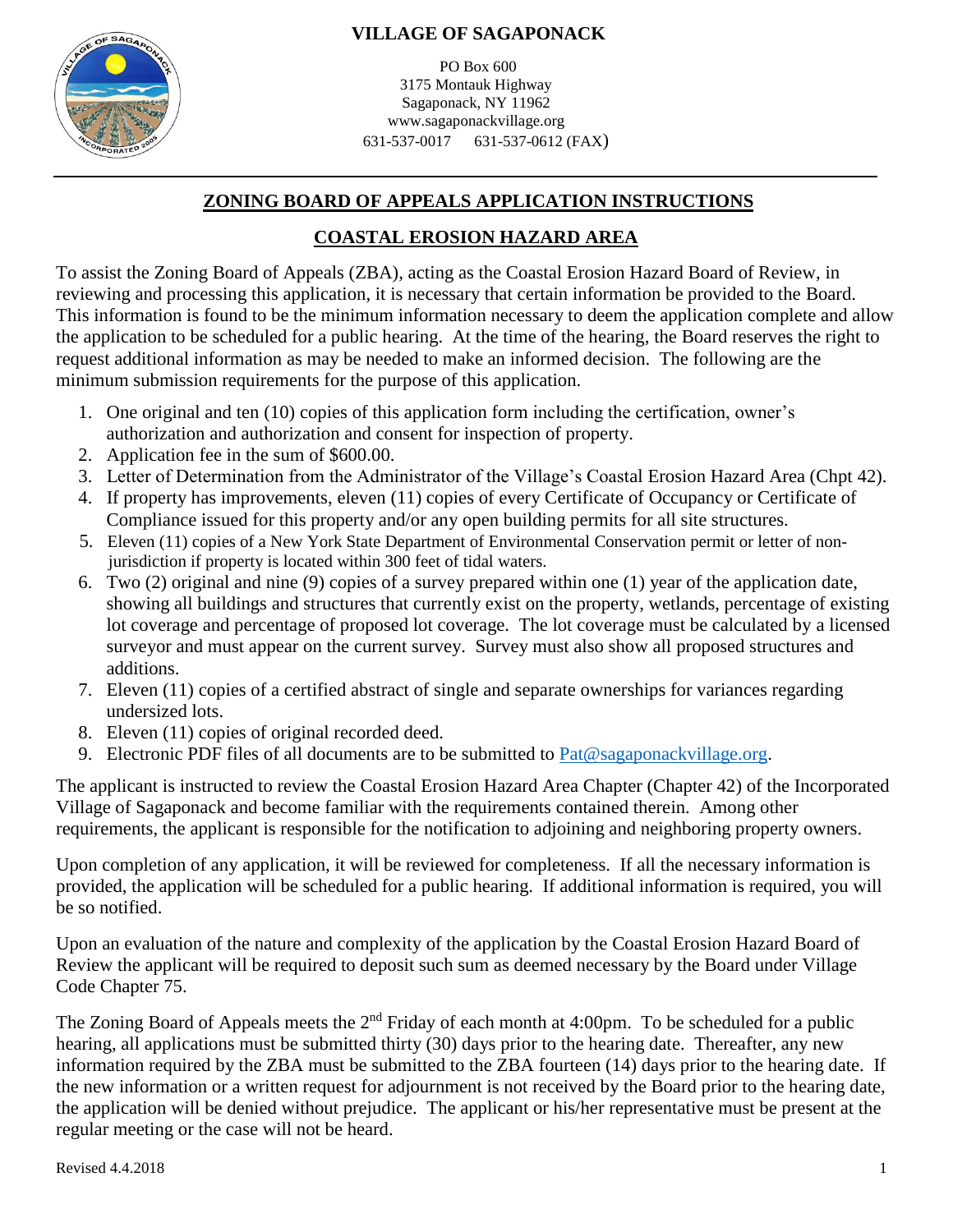

PO Box 600 3175 Montauk Highway Sagaponack, NY 11962 www.sagaponackvillage.org 631-537-0017 631-537-0612 (FAX)

## **ZONING BOARD OF APPEALS APPLICATION COASTAL EROSION HAZARD AREA**

| In the Matter of the Application of:                                                                                                                                                                                                        | <b>Agent for Application:</b>                                                                                                                      |
|---------------------------------------------------------------------------------------------------------------------------------------------------------------------------------------------------------------------------------------------|----------------------------------------------------------------------------------------------------------------------------------------------------|
|                                                                                                                                                                                                                                             | Note: If this application is being made by someone other than the owner, the owner must sign the owner's authorization at the<br>end of this form. |
|                                                                                                                                                                                                                                             |                                                                                                                                                    |
|                                                                                                                                                                                                                                             |                                                                                                                                                    |
|                                                                                                                                                                                                                                             |                                                                                                                                                    |
|                                                                                                                                                                                                                                             |                                                                                                                                                    |
|                                                                                                                                                                                                                                             |                                                                                                                                                    |
|                                                                                                                                                                                                                                             |                                                                                                                                                    |
|                                                                                                                                                                                                                                             |                                                                                                                                                    |
|                                                                                                                                                                                                                                             |                                                                                                                                                    |
|                                                                                                                                                                                                                                             |                                                                                                                                                    |
| 4. Please specify whom you wish correspondence to be mailed to from the above names listed:                                                                                                                                                 |                                                                                                                                                    |
| $\Box$<br>Owner<br>$\Box$<br>Applicant                                                                                                                                                                                                      | $\Box$<br>Attorney                                                                                                                                 |
| <b>QUESTIONNAIRE</b>                                                                                                                                                                                                                        |                                                                                                                                                    |
| 1. An application is hereby made for the following relief:                                                                                                                                                                                  |                                                                                                                                                    |
| 2. The applicable provisions of Chapter 42 from which relief is sought are:                                                                                                                                                                 |                                                                                                                                                    |
|                                                                                                                                                                                                                                             | $\Box$ 42- $\Box$                                                                                                                                  |
| 3. Have any previous applications or appeals been made with respect to this property? If so, give date, name of each<br>application and the nature of the relief requested. If possible, please provide a copy of the agency determination. |                                                                                                                                                    |
|                                                                                                                                                                                                                                             |                                                                                                                                                    |

 $\overline{\phantom{a}}$  ,  $\overline{\phantom{a}}$  ,  $\overline{\phantom{a}}$  ,  $\overline{\phantom{a}}$  ,  $\overline{\phantom{a}}$  ,  $\overline{\phantom{a}}$  ,  $\overline{\phantom{a}}$  ,  $\overline{\phantom{a}}$  ,  $\overline{\phantom{a}}$  ,  $\overline{\phantom{a}}$  ,  $\overline{\phantom{a}}$  ,  $\overline{\phantom{a}}$  ,  $\overline{\phantom{a}}$  ,  $\overline{\phantom{a}}$  ,  $\overline{\phantom{a}}$  ,  $\overline{\phantom{a}}$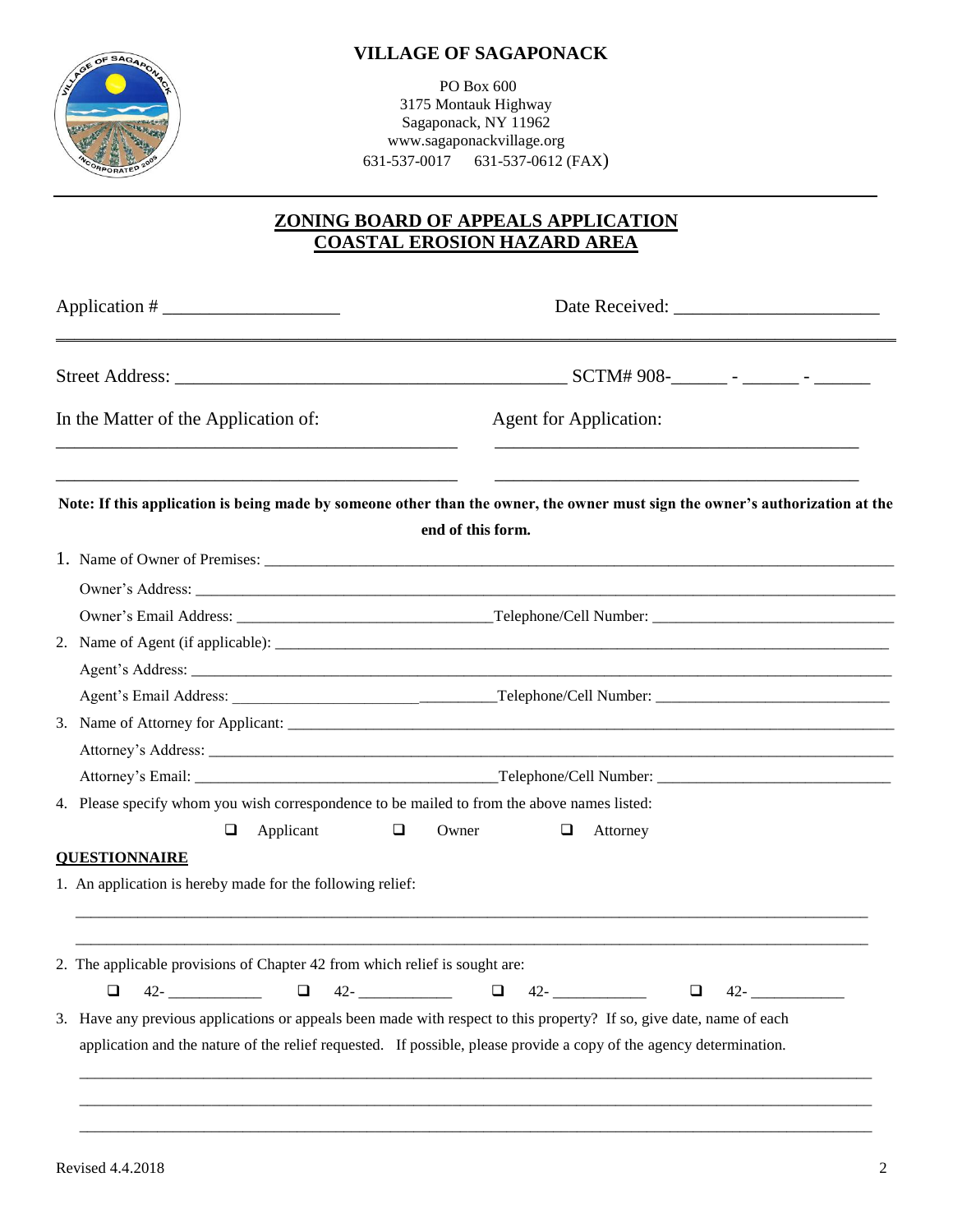- 4. Is the property in separate ownership from all adjoining properties?
	-
	- □ No If no, which adjoining property is held by the same owner? \_\_\_\_\_\_\_\_\_\_\_\_\_\_\_\_

#### **APPEAL**

1. This appeal is taken from the determination of the Administrator dated \_\_\_\_\_\_\_\_\_\_\_\_\_\_\_\_\_\_\_\_\_\_\_\_\_\_\_\_\_\_\_\_ concerning 

#### **VARIANCE CRITERIA** (Attach a separate sheet if necessary)

- 1. Please specify the standard, restriction or requirement to be varied and how the requested variance meets the criteria of the Village Code:
	- A. All Development Other Than Erosion Protection Structures and Hazard Area Floodproofing:

#### **B.** Erosion Protection Structures

C. Hazard-Area Floodproofing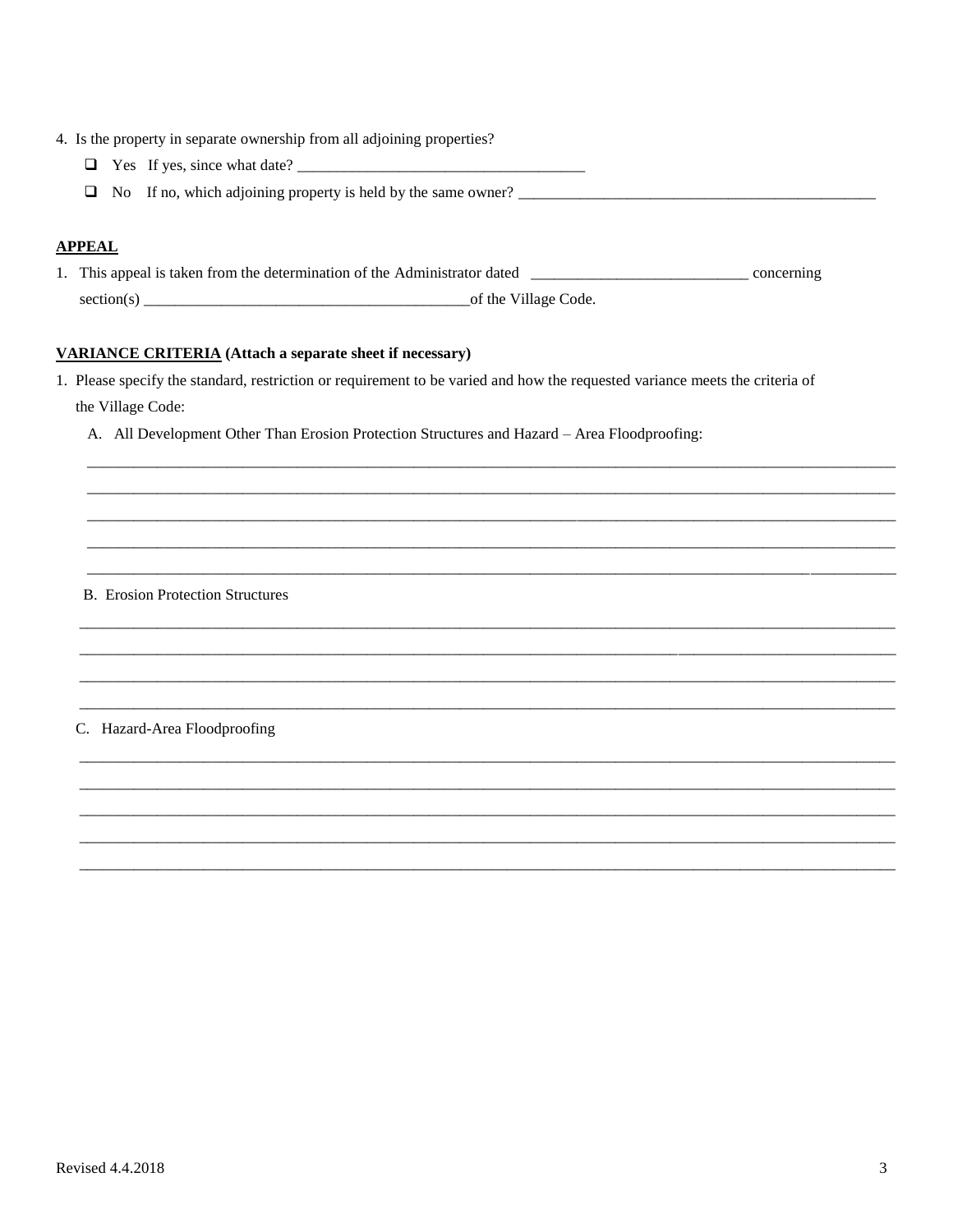

PO Box 600 3175 Montauk Highway Sagaponack, NY 11962 www.sagaponackvillage.org 631-537-0017 631-537-0612 (FAX)

| ZONING BOARD OF APPEALS |  |
|-------------------------|--|
|                         |  |

**Coastal Erosion Hazard Board of Review**

#### **CERTIFICATION**

|    | <b>STATE OF NEW</b>                                                                                         |                                                                                                                                                                                               |
|----|-------------------------------------------------------------------------------------------------------------|-----------------------------------------------------------------------------------------------------------------------------------------------------------------------------------------------|
|    | <b>COUNTY OF SUFFOLK</b>                                                                                    |                                                                                                                                                                                               |
|    |                                                                                                             | being by me duly sworn, deposes and says:                                                                                                                                                     |
| 1. |                                                                                                             | I am interested in an application for a variance now pending before the Coastal Erosion Hazard Board of Review of the                                                                         |
|    | Village of Sagaponack.                                                                                      |                                                                                                                                                                                               |
| 2. |                                                                                                             |                                                                                                                                                                                               |
| 3. |                                                                                                             | The nature of my interest in the aforesaid application is as follows:<br><u> 1999 - Jan James James James James James James James James James James James James James James James James J</u> |
| 4. | If applicant or owner is a corporation, list officers:                                                      |                                                                                                                                                                                               |
|    |                                                                                                             |                                                                                                                                                                                               |
|    |                                                                                                             |                                                                                                                                                                                               |
| 5. | Do any of the above individuals have an interest, as defined below, in the owner or applicant?              |                                                                                                                                                                                               |
|    | a. Any New York State or                                                                                    |                                                                                                                                                                                               |
|    | b. Any officer or employee of the Village of Sagaponack, Southampton Town or Suffolk County.                |                                                                                                                                                                                               |
|    |                                                                                                             | For the purpose of this disclosure, an officer or employee shall be deemed to have an interest in the owner or applicant when                                                                 |
|    | he, his spouse, or their brothers, sisters, parents, children, grandchildren, or the spouse of any of them: |                                                                                                                                                                                               |
|    | a. Is the applicant or owner, or                                                                            |                                                                                                                                                                                               |
|    | b. Is an officer, director, partner, or employee of the applicant or owner, or                              |                                                                                                                                                                                               |
|    | c. Legally or beneficially owns or controls stock of a corporate applicant or owner, or                     |                                                                                                                                                                                               |
|    |                                                                                                             | d. Is a party to an agreement with such an applicant or owner, express or implied, whereby he may receive any payment                                                                         |
|    | ) YES<br>application.<br>$\left($<br>$\left($<br>) NO                                                       | or other benefit, whether or not for services rendered dependent or contingent upon the favorable approval of such                                                                            |
|    | If yes, state the name, address, nature and extent of the interest of such individual.                      |                                                                                                                                                                                               |
|    |                                                                                                             |                                                                                                                                                                                               |
|    | <b>General Municipal Law, Section 809.</b>                                                                  | A person who knowingly and intentionally fails to make such disclosure shall be guilty of a misdemeanor as provided for in                                                                    |
|    |                                                                                                             |                                                                                                                                                                                               |
|    | Sworn to before me this _______ day of _______, 20__                                                        | <b>Signature of Owner</b>                                                                                                                                                                     |
|    |                                                                                                             |                                                                                                                                                                                               |
|    |                                                                                                             | If owner is a Corporation, indicate name of corporation and officer's title                                                                                                                   |
|    | <b>Notary Public</b>                                                                                        |                                                                                                                                                                                               |
|    |                                                                                                             | Title of Officer                                                                                                                                                                              |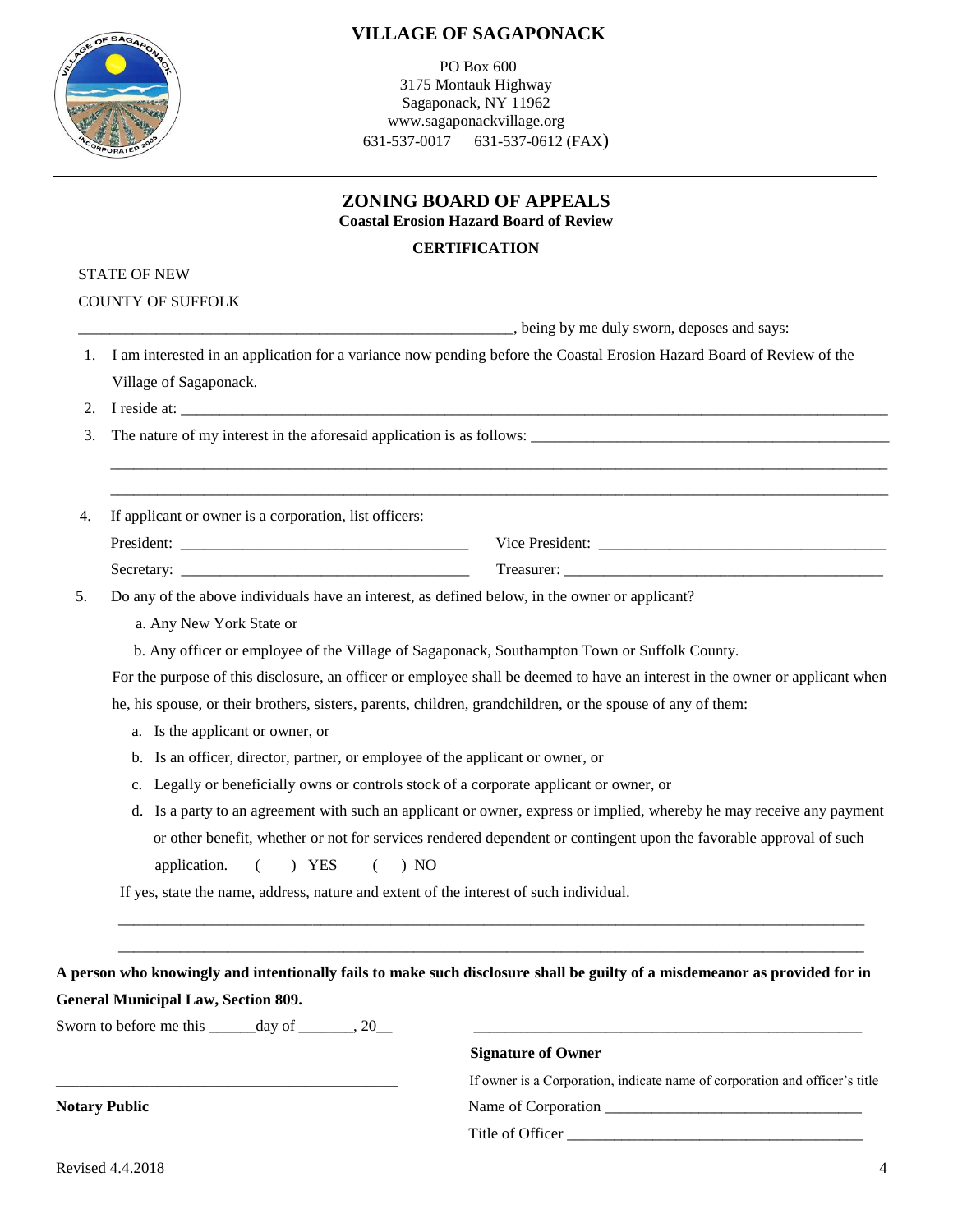PO Box 600 3175 Montauk Highway Sagaponack, NY 11962 www.sagaponackvillage.org 631-537-0017 631-537-0612 (FAX)

# **AUTHORIZATION AND CONSENT ZONING BOARD OF APPEALS Coastal Erosion Hazard Board of Review**

|    |                                         | being duly sworn depose and say:                                                               |
|----|-----------------------------------------|------------------------------------------------------------------------------------------------|
| 1. |                                         |                                                                                                |
| 2. |                                         | The undersigned is (are) the applicant(s) for a Coastal Erosion Hazard Board of Review         |
|    | application.                            |                                                                                                |
| 3. |                                         | The undersigned consent to entry and inspection of the above premises as needed by the Coastal |
|    | Erosion Hazard Board of Review.         |                                                                                                |
| 4. |                                         |                                                                                                |
|    |                                         |                                                                                                |
|    |                                         | to appear on our behalf before the officials and agencies of the Village of Sagaponack.        |
|    | Sworn to before this                    |                                                                                                |
|    | $\frac{1}{2}$ day of $\frac{1}{2}$ , 20 | <b>Print Name</b>                                                                              |
|    |                                         |                                                                                                |
|    | Notary Public                           | Signature                                                                                      |



Notary Public Signature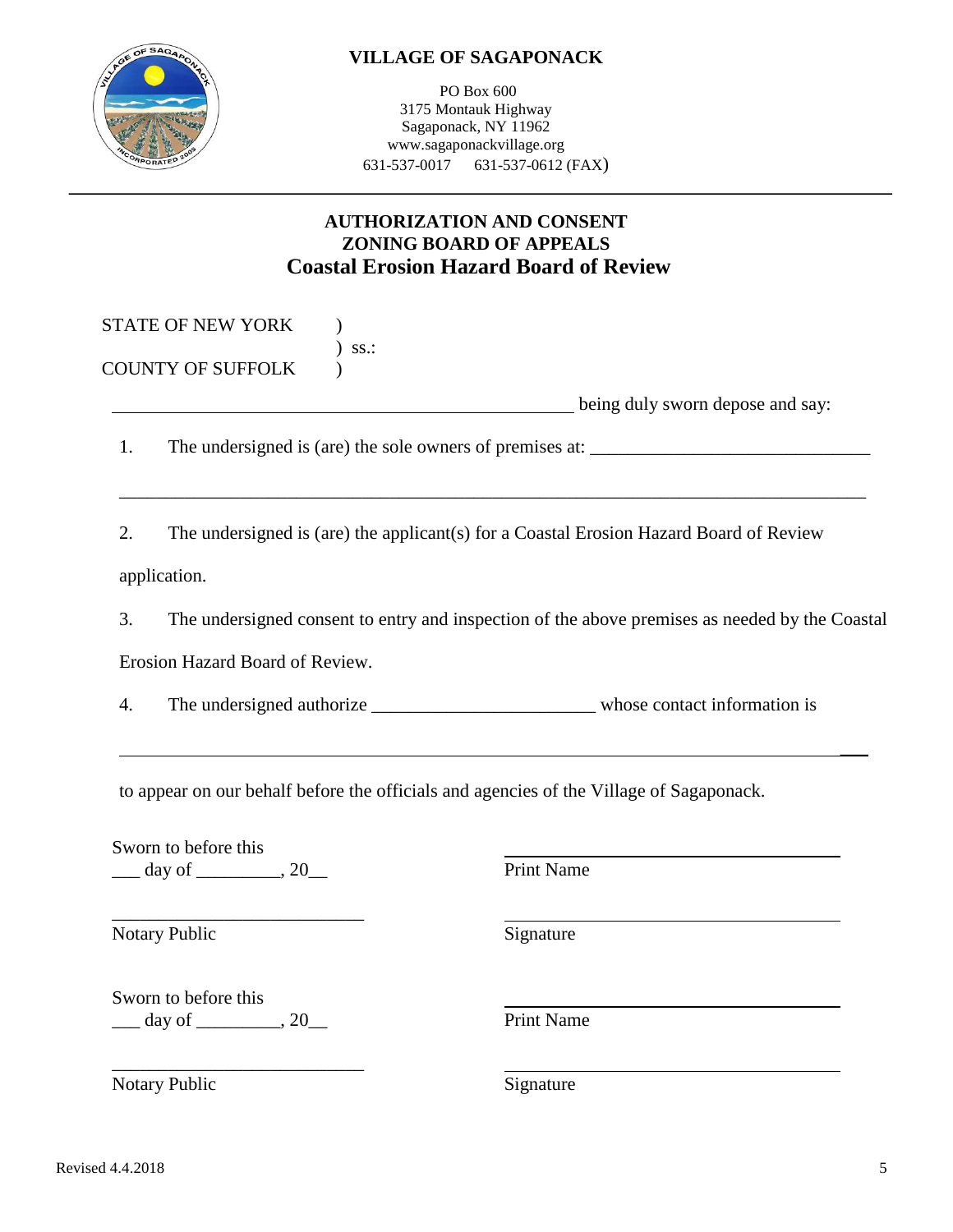

PO Box 600 3175 Montauk Highway Sagaponack, NY 11962 www.sagaponackvillage.org 631-537-0017 631-537-0612 (FAX)

| VILLAGE OF SAGAPONACK                  |
|----------------------------------------|
| COASTAL EROSION HAZARD BOARD OF REVIEW |

In the Matter of the Application of:

### \_\_\_\_\_\_\_\_\_\_\_\_\_\_\_\_\_\_\_\_\_\_\_\_\_\_\_\_\_\_\_\_\_\_\_ **AFFIDAVIT OF MAILING**

| For a Variance from § |  |
|-----------------------|--|
|-----------------------|--|

\_\_\_\_\_\_\_\_\_\_\_\_\_\_\_\_\_\_\_\_\_\_\_\_\_\_\_\_\_\_\_\_\_\_\_

Of the Village of Sagaponack Zoning Code

Property Location: \_\_\_\_\_\_\_\_\_\_\_\_\_\_\_\_\_\_\_\_

 $SCTM# \_\_ \_\_ \_\_ \_\_ \_\_ \_\_ \_\_ \_\_ \_ \_ \_ \_ \_$ 

STATE OF NEW YORK )

) ss:

COUNTY OF SUFFOLK )

I, \_\_\_\_\_\_\_\_\_\_\_\_\_\_\_\_\_\_\_\_\_\_\_\_\_\_\_\_\_\_, being duly sworn, deposes and says:

1. I reside at \_\_\_\_\_\_\_\_\_\_\_\_\_\_\_\_\_\_\_\_\_\_\_\_\_\_\_\_\_\_\_\_\_\_\_\_\_\_\_\_\_\_\_\_\_\_\_\_\_\_\_\_\_\_\_\_\_\_\_\_\_\_

**\_\_\_\_\_\_\_\_\_\_\_\_\_\_\_\_\_\_\_\_\_\_\_\_\_\_\_\_\_\_\_\_\_\_\_\_\_\_\_\_\_\_\_\_\_\_\_\_\_\_\_\_\_\_\_\_\_\_\_\_**

2. Pursuant to the provisions of Section 245-76 G (4) of the Village of Sagaponack Zoning Code, deponent

mailed copies of the annexed Notice of Public Hearing along with attached copies of the application and survey, by certified mail,

return receipt requested, addressed as set forth on the annexed original postmark receipts.

\_\_\_\_\_\_\_\_\_\_\_\_\_\_\_\_\_\_\_\_\_\_\_\_\_\_\_\_\_\_\_\_\_\_\_\_\_\_\_\_\_ Signature of Deponent

Sworn to before me this  $\frac{day \text{ of }_{x \text{ of }_{x \text{ of }_{x}}}(20)}{x}$ 

\_\_\_\_\_\_\_\_\_\_\_\_\_\_\_\_\_\_\_\_\_\_\_\_\_\_\_\_\_\_\_\_\_\_ Notary Public